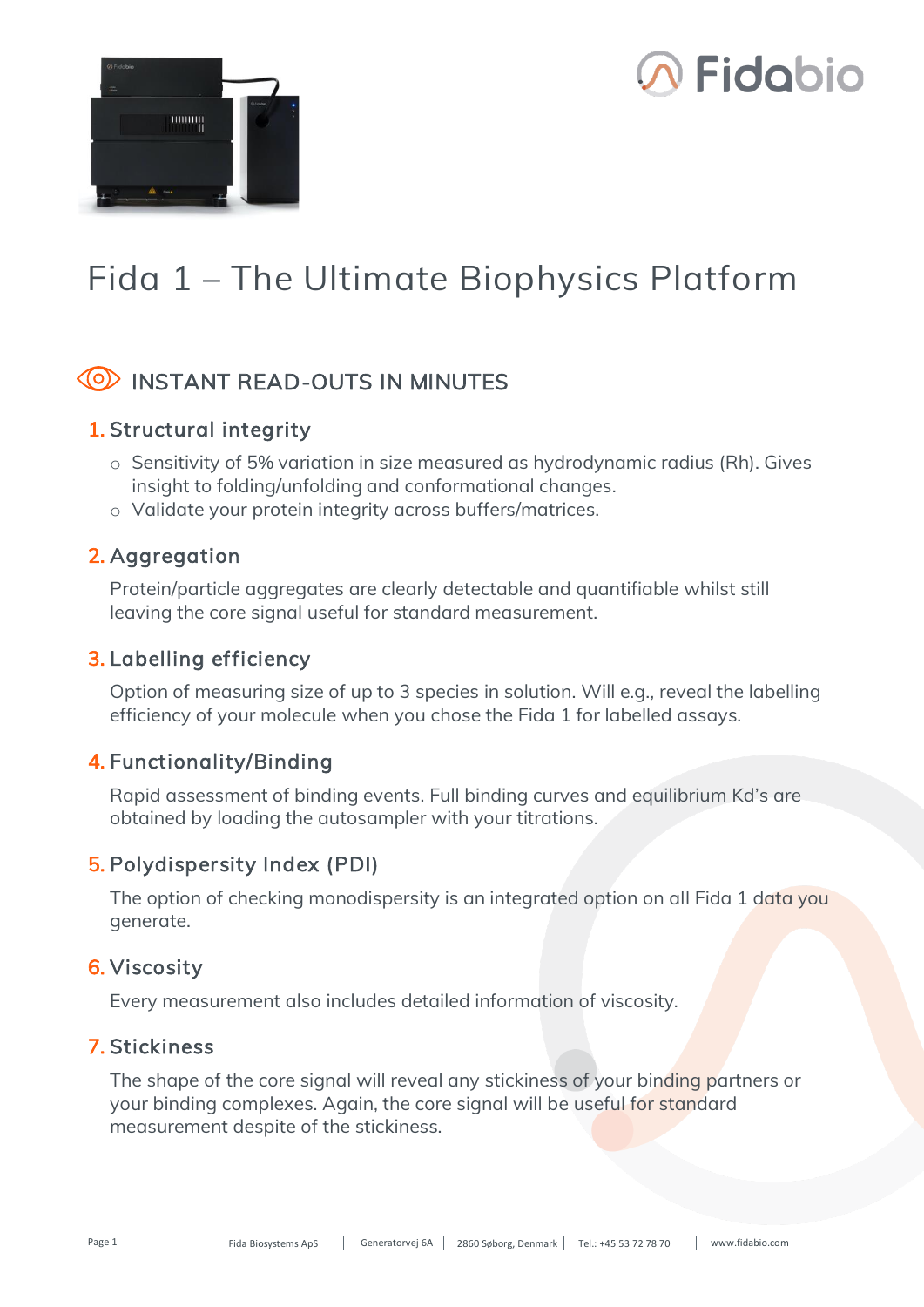

# IN-DEPTH CUTTING-EDGE APPLICATIONS

#### • In-solution validation of structural information – PDB correlator

The Fida 1 readout (Rh) is directly linked to protein structure and provides an absolute measure in nanometers. On this basis, the Fida 1 software includes a PDB correlator for direct comparison of measured in-solution/native conditions Rh and structures obtained from X-ray/Cryo-EM/NMR/AlphaFold.

**[Application Note](https://fidabio.com/pdb-correlator-application-note/)** 

#### • Membrane Proteins

- o Detergent screening using minimal sample in a rapid automated assay.
- o Binding assays with unpurified membrane preps.
- o Particularly for crude membrane preps, it is significant that Fida 1 enables you to keep your samples at 5°C in the autosampler whilst performing your actual measurement at room-temperature/37°C.

[Application Note](https://fidabio.com/membrane-protein-detergent-screening-application-note/)

#### • Complex interactions

- o Bi-/Multi-specifics
	- Assessment of multiple Kd's in complex binding events.
	- Option of deconvoluting multi-complex binding events.
- o Protacs/Molecular glues
	- Ternary complex formation in buffer and in cell lysate.
	- Assessment of individual Kd's in the ternary complex.
	- Assessment of "fraction bound" of your Protein-of-Interest.
	- Ubiquitination assay.
- o Stoichiometry/Oligomeric state
	- Absolute read-out in nanometers facilitates reliable insights into stoichiometry of binding events.
- o Liquid-liquid phase separation (LLPS)
	- Phase diagrams.
	- Dilute-phase concentration.
	- Kd of LLPS modulating components.
	- Relative droplet size distribution.
	- Droplet to amyloid transition.

Application Notes: [Bispecific Antibodies,](https://fidabio.com/bispecific-antibodies-application-note/) [Targeted Protein Degradation,](https://fidabio.com/targeted-protein-degradation-application-note/) [LLPS](https://fidabio.com/llps-application-note/)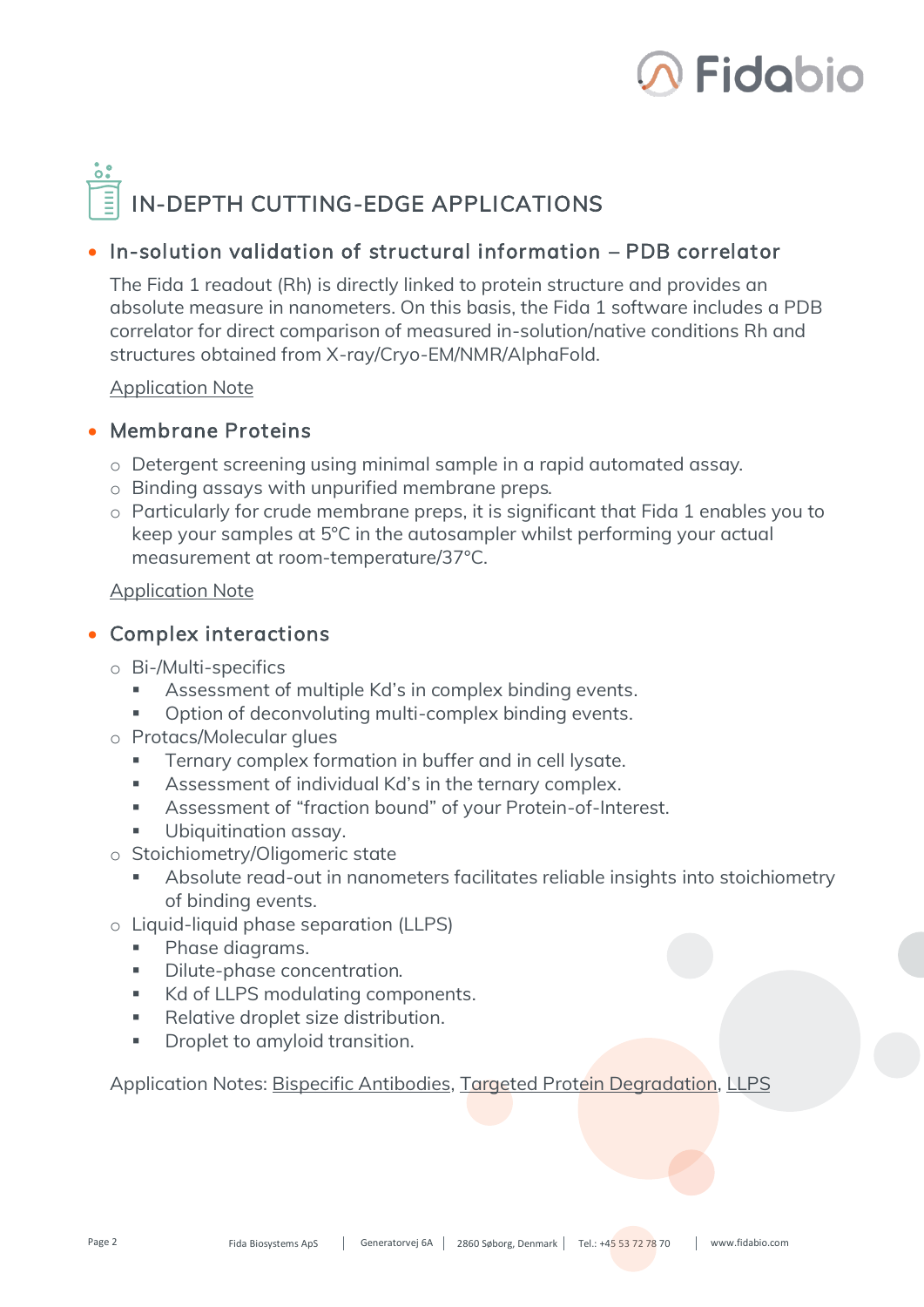

#### • Quantification

- o Biomarkers in plasma/serum/cell lysate.
- o Auto-antibody detection in plasma/serum.
- o Bioprocessing Therapeutic proteins in fermentation media.
- o Nanoparticles in plasma/serum/fermentation media.

Application Notes: Auto-antibody [detection in plasma/serum,](https://fidabio.com/auto-antibodies-detection-in-sle-patients-application-note/) Protein quantification [in fermentation](https://fidabio.com/igg-quantification-in-fermentation-media-application-note/) media

#### • Particle characterization

- o Particle size.
- o Polydispersity index.
- o Aggregation.

Application Note: [AAVs,](https://fidabio.com/aav-characterization-application-note/) [Exosomes,](https://fidabio.com/wp-content/uploads/Fidabio-App-Note_Quantification-and-Characterisation-of-Exosomes.pdf) [Liposomes](https://fidabio.com/peptide-liposome-interactions-application-note/)

#### • Clone selection

o Clone selection based on information not only on titer but also on affinity. Both parameters can be obtained simultaneously, without purification of the cell supernatant/cell lysate.

[Application Note](https://fidabio.com/vhh-clone-selection-application-note/)

### WINNING TECHNOLOGY CHARACTERISTICS

#### • In-solution biophysical characterization

#### • Measurements

- o Size, Hydrodynamic radius (Rh)
	- "First Principle" measurement of hydrodynamic radius (Rh) in nanometers
	- Range: 0,5 nm 500 nm Rh
- o Binding Related Intensity Change (BRIC)
	- In parallel with size measurement, an orthogonal BRIC signal is obtained for all measurements

#### • Fluorescence detection

- o Labelled assays with 480nm or 647nm LED detector
- o Label free assays with 280nm LED detector